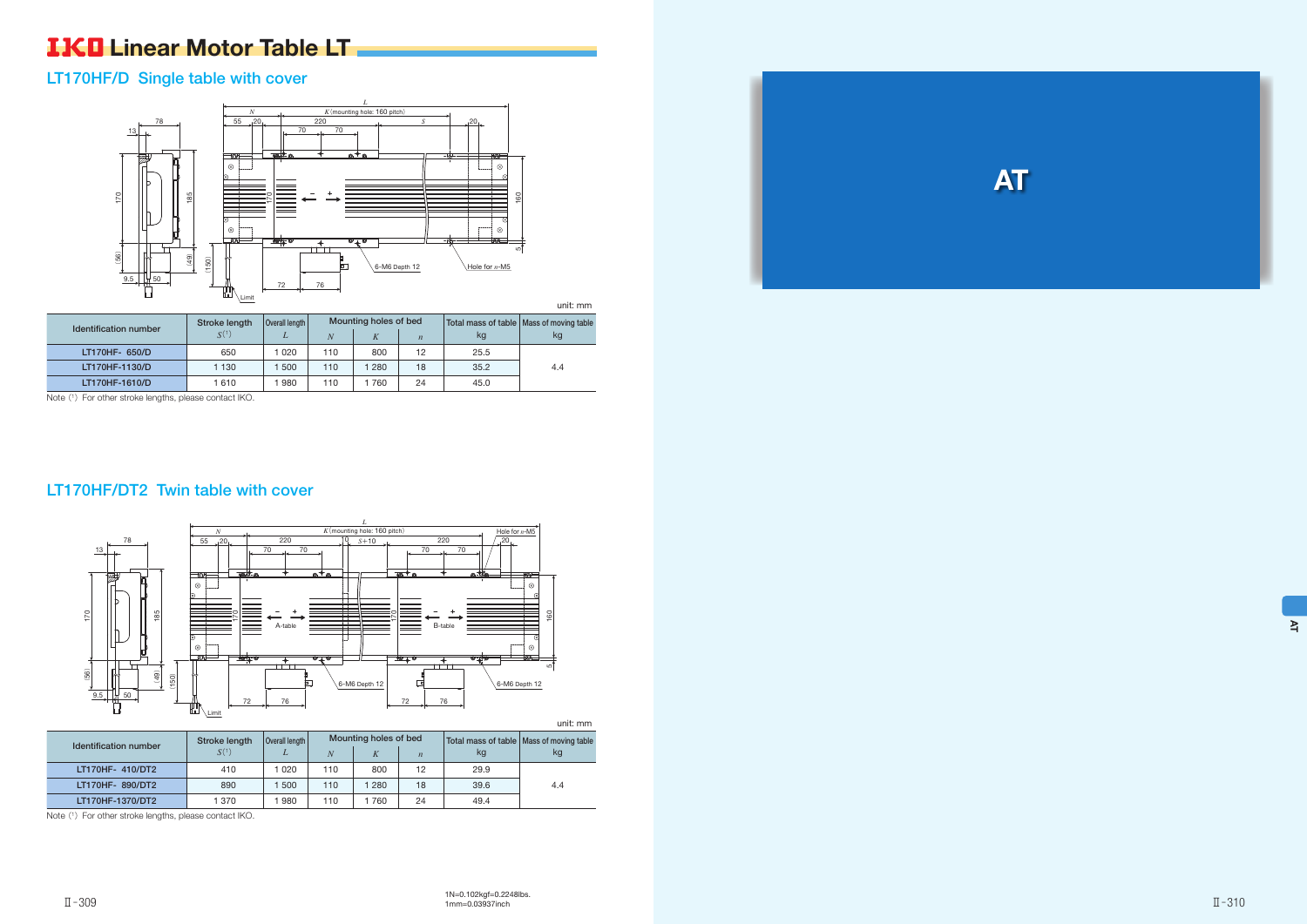### Variation

## Driving mechanism of Alignment Table AT

Example of multi-axis configuration using Alignment Table AT

| Shape | Model and size | Table diameter<br>(mm) | Operating angle range<br>(degree) |
|-------|----------------|------------------------|-----------------------------------|
| -35   | AT120          | 120                    |                                   |
| ه.    | <b>AT200</b>   | 200                    | ± 5                               |
|       | AT300          | 300                    | ±10                               |



| Distance from the center of table $L$ |     |  |  |  |  |
|---------------------------------------|-----|--|--|--|--|
| Identification number                 |     |  |  |  |  |
| AT120                                 | 100 |  |  |  |  |
| AT200                                 | 130 |  |  |  |  |
| AT300                                 | 186 |  |  |  |  |

## ● Rotary positioning table for converting linear motion to rotary motion

Pla<br>Tak<br>mu Placing this unit on the slide table of Precision Positioning Table LH enables the configuration of low height  $XY - \theta$ multi-axis positioning mechanism.



|                               |    | unit: sec |
|-------------------------------|----|-----------|
| Positioning repeatability     | ±1 |           |
| Positioning accuracy          |    |           |
| Lost motion                   |    |           |
| Parallelism in table motion A |    |           |
| Parallelism in table motion B |    |           |
| Attitude accuracy             |    |           |
| <b>Straightness</b>           |    |           |
| <b>Backlash</b>               |    |           |
|                               |    |           |

Alignment Table AT is driven by stroking a rotator linked to table's outer periphery by driving of ball screw in a linear direction. In order to adjust the distance L and angle from the center of table varied by rotator movement, linear and rotary motion mechanism that follows according to the table angle is incorporated in the rotator. Therefore, in Alignment Table, even when moving the rotator at a same pitch, the table's rotation angle tends to vary depending on the position, so that even when moving it at a constant speed, the rotation speed does not stay constant.





## Major product specifications **Accuracy**

 $\frac{1}{\pi}$ This is a positioning table that allows precise angle correction by converting the linear motion to the rotational motion through the rotator mechanism combining the Linear Way and ball screws.High rigidity steel-made table and bed are used and a Crossed Roller Bearing is incorporated in the bearing supporting the table.

## ● Low profile design with high rigidity

Address and the state of the state of the state of the state of the state of the state of the state of the state of the state of the state of the state of the state of the state of the state of the state of the state of th Adoption of Crossed Roller Bearing capable of exerting high rigidity in all direction has achieved low profile, high rigidity, and high precision.

### ● Positioning repeatability of ±1 sec

A re<br>
acc<br>
pre<br>
rep A rotator for converting linear motion to rotary motion is accurately guided by the combination of Linear Way L and precision ball screw, thus achieving the high positioning repeatability of  $\pm 1$  sec.

# Points

| Driving method                             | <b>Precision ball screw</b>                             |  |  |
|--------------------------------------------|---------------------------------------------------------|--|--|
| Linear motion rolling<br>guide and bearing | Linear Way (ball type)<br><b>Crossed Roller Bearing</b> |  |  |
| <b>Built-in lubrication part</b>           | No built-in                                             |  |  |
| Material of table and bed                  | <b>High carbon steel</b>                                |  |  |
| Sensor                                     | Provided as standard                                    |  |  |
|                                            |                                                         |  |  |

## ● Available as multi-axis configured alignment table

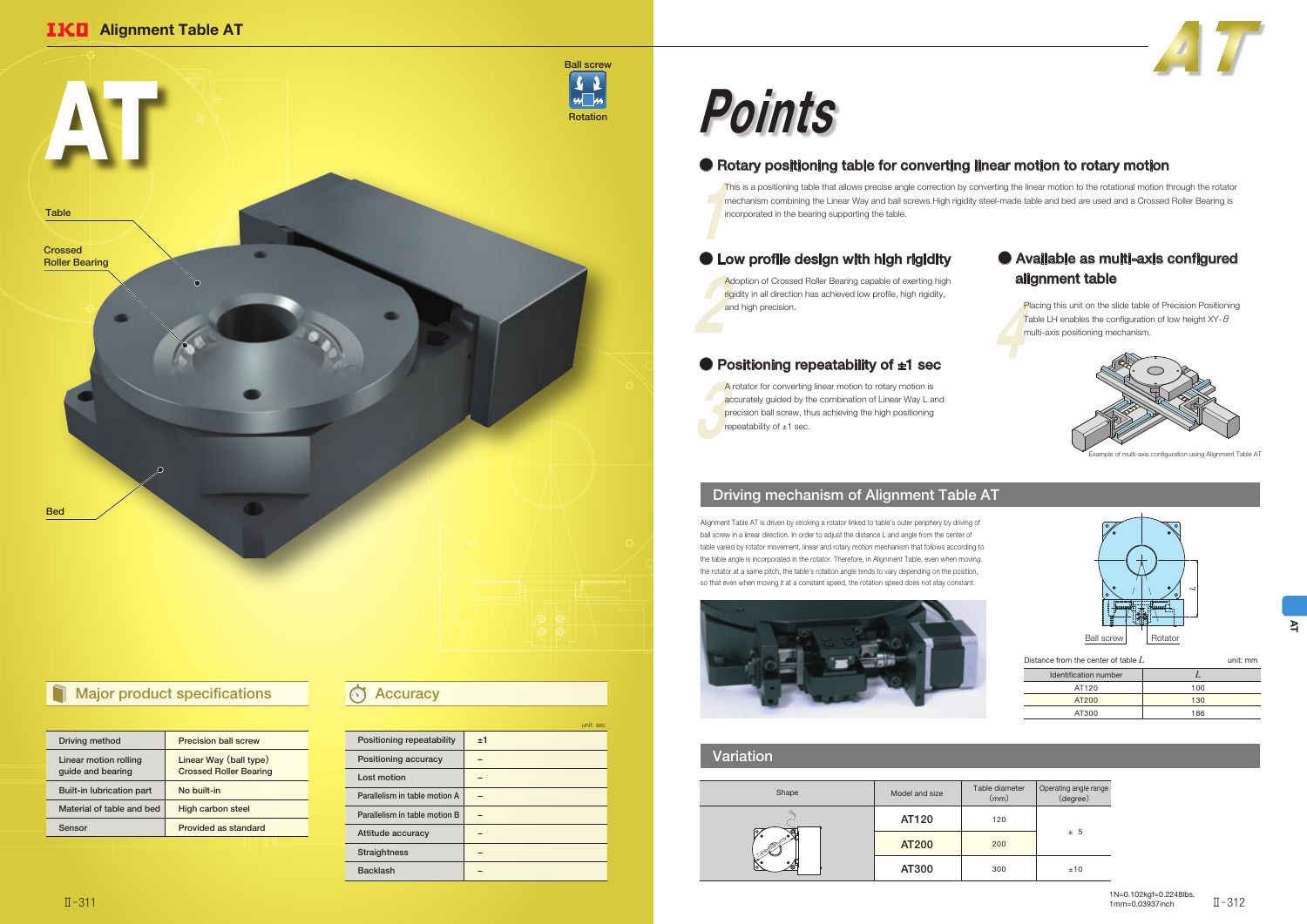### Table 1 Application of motor attachment

Note (1) Applicable to the outer diameter  $\phi$  8 of motor output shaft. Remark: For detailed motor specifications, please see respective motor manufacturer's catalog.

| Models of motor to be used |                                    |                 |                  |                   | Flange       | Motor attachment  |                          |
|----------------------------|------------------------------------|-----------------|------------------|-------------------|--------------|-------------------|--------------------------|
| <b>Type</b>                | Manufacturer                       | <b>Series</b>   | <b>Model</b>     | Rated output<br>W | size<br>mm   | AT120<br>AT200    | AT300                    |
|                            | <b>YASKAWA</b>                     |                 | SGMJV-A5A        | 50                |              | AT701             | $\overline{\phantom{0}}$ |
|                            | <b>ELECTRIC</b>                    | $\Sigma$ -V     | SGMAV-A5A        |                   | $\square$ 40 | AT701             | $\overline{\phantom{0}}$ |
|                            | <b>CORPORATION</b>                 |                 | SGMJV-01A        | 100               |              | AT701             | AT702                    |
|                            |                                    |                 | SGMAV-01A        |                   |              | AT701             | AT702                    |
| <b>AC</b> servo<br>motor   |                                    |                 | <b>HG-MR053</b>  |                   |              | AT701             | $\overline{\phantom{0}}$ |
|                            | Mitsubishi Electric<br>Corporation | J <sub>4</sub>  | <b>HG-KR053</b>  | 50                | $\square$ 40 | AT701             | $\overline{\phantom{0}}$ |
|                            |                                    |                 | HG-MR13          |                   |              | AT701             | AT702                    |
|                            |                                    |                 | HG-KR13          | 100               |              | AT701             | AT702                    |
|                            | Panasonic<br>Corporation           | <b>MINAS A5</b> | <b>MSMD5A</b>    | 50<br>100         | $\square$ 38 | AT703             | —                        |
|                            |                                    |                 | <b>MSME5A</b>    |                   |              | AT703             | $\overline{\phantom{0}}$ |
|                            |                                    |                 | MSMD01           |                   |              | AT703             | AT704                    |
|                            |                                    |                 | MSME01           |                   |              | AT703             | AT704                    |
|                            | Hitachi Industrial Equipment       |                 | ADMA-R5L         | 50                |              | AT701             |                          |
|                            | Systems Co., Ltd                   | <b>AD</b>       | ADMA-01L         | 100               | $\square$ 40 | AT701             | AT702                    |
|                            |                                    |                 | <b>ARM46</b>     |                   | $\square$ 42 | AT705             | $\overline{\phantom{0}}$ |
|                            |                                    | $\alpha$ step   | <b>ARM66</b>     |                   | $\Box$ 60    |                   | AT706                    |
| <b>Stepper</b>             | <b>ORIENTAL MOTOR</b>              |                 | ARM69            |                   | ୮।60         | $\qquad \qquad -$ | AT706                    |
| motor                      | Co., Ltd.                          |                 | <b>CRK54</b>     |                   | $\square$ 42 | AT707             | $\overline{\phantom{0}}$ |
|                            |                                    | <b>CRK</b>      | <b>CRK56 (1)</b> |                   | $\square$ 60 |                   | AT708                    |

| <b>Example of an Identification Number</b>                 |           |     |              |
|------------------------------------------------------------|-----------|-----|--------------|
|                                                            | <b>AT</b> | 120 | <b>AT701</b> |
|                                                            |           |     |              |
| <b>Model</b><br>.<br>Page II-314                           |           |     |              |
| <b>Size</b><br>.<br>Page II-314                            |           |     |              |
| <b>Designation of motor attachment</b><br>.<br>Page II-314 |           |     |              |

| <b>Model</b>                           | AT: Alignment Table AT                                                                                                              |  |  |
|----------------------------------------|-------------------------------------------------------------------------------------------------------------------------------------|--|--|
|                                        |                                                                                                                                     |  |  |
| <b>Size</b>                            | 120: Table diameter 120mm                                                                                                           |  |  |
|                                        | 200: Table diameter 200mm<br>300: Table diameter 300mm                                                                              |  |  |
|                                        |                                                                                                                                     |  |  |
| <b>Designation of motor attachment</b> | As for a motor attachment,                                                                                                          |  |  |
|                                        | $\cdot$ Motor should be prepared<br>· Please specify motor atta<br>$\cdot$ A coupling shown in Table<br>final position adjustment s |  |  |

### Table 2 Coupling models

| <b>Motor</b><br>attachment | Coupling models       | Manufacturer                 | Coupling inertia $J_c$<br>$\times$ 10 <sup>-5</sup> kg · m <sup>2</sup> |
|----------------------------|-----------------------|------------------------------|-------------------------------------------------------------------------|
| AT701                      | $MSTS-16-5\times8$    | Nabeya Bi-tech Kaisha        | 0.084                                                                   |
| AT702                      | $UA-25C-8\times8$     | Sakai Manufacturing Co., Ltd | 0.290                                                                   |
| AT703                      | MSTS-16-5 $\times$ 8  | Nabeya Bi-tech Kaisha        | 0.084                                                                   |
| AT704                      | $UA-25C-8\times8$     | Sakai Manufacturing Co., Ltd | 0.290                                                                   |
| AT705                      | $MSTS-16-5\times 6$   | Nabeya Bi-tech Kaisha        | 0.084                                                                   |
| AT706                      | $MSTS-25C-8\times10$  | Nabeya Bi-tech Kaisha        | 0.71                                                                    |
| AT707                      | MSTS-16-5 $\times$ 5  | Nabeya Bi-tech Kaisha        | 0.084                                                                   |
| <b>AT708</b>               | MSTS-25C-8 $\times$ 8 | Nabeya Bi-tech Kaisha        | 0.71                                                                    |
|                            |                       |                              |                                                                         |

Remark: For detailed coupling specifications, please see respective manufacturer's catalog.

- 
- 

select it from the list of Table 1.

ed by customer.

tachment applicable to motor for use.

ble 2 is temporarily fixed in the main body before shipment, so that t should be performed by customer.

## Identification Number

## Identification Number and Specification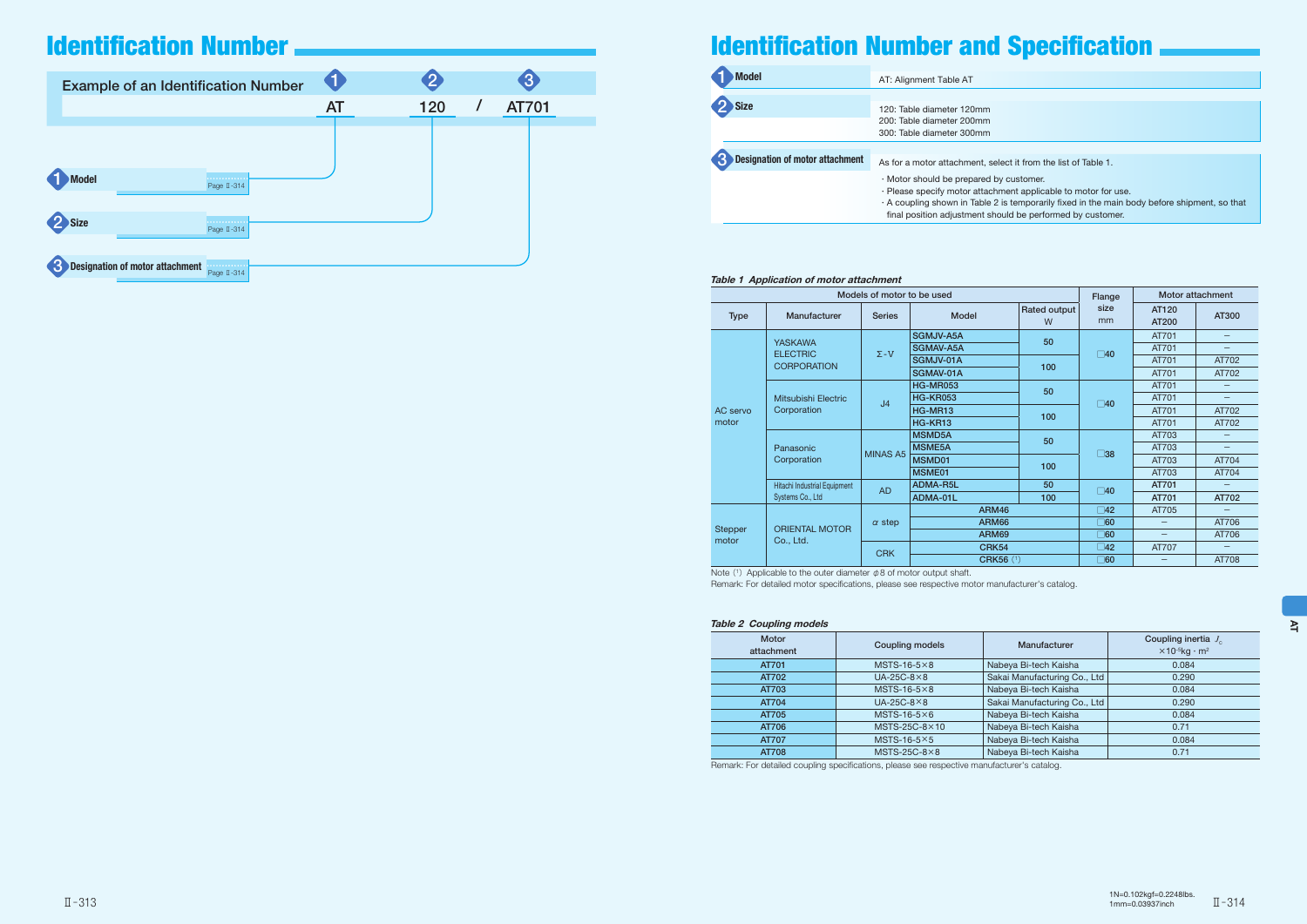### Table 3 Specifications of ball screw unit: mm and the street of the street of the street of the street of the street of the street of the street of the street of the street of the street of the street of the street of the

Combining the Alignment Table AT with IKO precision positioning table of single-axis specification or multi-axis specification enables you to easily configure the XY- $\theta$  multi-axis positioning mechanism. Low assembling height, compactness, and highprecision positioning capability enable the table to be used as alignment table for precision measuring equipment, inspection equipment, and assembling device.

| Appearance of multi-axis positioning | Models of IKO precision positioning tables  |                              |                 |               | Stroke length |
|--------------------------------------|---------------------------------------------|------------------------------|-----------------|---------------|---------------|
| mechanism                            | combined with Alignment Table AT            |                              |                 | X-axis        | Y-axis        |
|                                      |                                             |                              | TS125/125       | 50            |               |
|                                      |                                             |                              | TS125/220       |               | 120           |
|                                      |                                             | Single-axis<br>specification | TS220/220       |               | 120           |
|                                      |                                             |                              | TS220/310       |               | 180           |
|                                      | <b>Precision Positioning Table</b><br>TS/CT |                              | TS260/350       |               | 250           |
|                                      |                                             |                              | CT125/125       | 50            | 50            |
|                                      |                                             | Two-axis                     | CT220/220       | 120           | 120           |
|                                      |                                             | specification                | CT260/350       | 150           | 250           |
|                                      |                                             |                              | CT350/350       | 250           | 250           |
|                                      |                                             |                              |                 | 100, 150      |               |
|                                      |                                             |                              | <b>TSLH120M</b> | 200           |               |
|                                      |                                             |                              |                 | 250<br>300    |               |
|                                      |                                             | Single-axis<br>specification | <b>TSLH220M</b> | 150           |               |
|                                      |                                             |                              |                 | 200, 250, 300 |               |
|                                      |                                             |                              |                 | 400           |               |
|                                      |                                             |                              | TSLH320M        | 300           |               |
|                                      |                                             |                              |                 | 400, 500      |               |
|                                      |                                             |                              | <b>TSLH420M</b> | 500<br>600    |               |
|                                      |                                             |                              |                 | 800           |               |
|                                      | <b>Precision Positioning Table</b>          |                              |                 | 100           | 100           |
|                                      | LH.                                         |                              |                 | 200           | 100           |
|                                      |                                             |                              | CTLH120M        | 200           | 200           |
|                                      |                                             |                              |                 | 300<br>300    | 200<br>300    |
|                                      |                                             |                              |                 | 200           | 200           |
|                                      |                                             |                              |                 | 300           | 200           |
|                                      |                                             | Two-axis<br>specification    | CTLH220M        | 300           | 300           |
|                                      |                                             |                              |                 | 400           | 300           |
|                                      |                                             |                              |                 | 400           | 400           |
|                                      |                                             |                              |                 | 300           | 300           |
|                                      |                                             |                              |                 | 400           | 300           |
|                                      |                                             |                              | CTLH320M        | 400           | 400           |
|                                      |                                             |                              |                 | 500           | 400           |
|                                      |                                             |                              |                 | 500           | 500           |

### Table 4 Specification

| Item<br><b>Size</b> | <b>Ball screw</b><br>lead<br>mm | Rotator<br>resolution<br>$\mu$ m | <b>Operating angle</b><br>rance<br>degree | Positioning<br>repeatability<br>sec. | Table inertia J.<br>$\times$ 10- <sup>5</sup> kg·m <sup>2</sup> | <b>Starting</b><br>torque $T_e$<br>$N \cdot m$ |  |  |  |    |       |      |
|---------------------|---------------------------------|----------------------------------|-------------------------------------------|--------------------------------------|-----------------------------------------------------------------|------------------------------------------------|--|--|--|----|-------|------|
| AT120               |                                 | 1 <sup>(1)</sup>                 | ± 5                                       |                                      | 0.012                                                           | 0.03                                           |  |  |  |    |       |      |
| <b>AT200</b>        |                                 |                                  |                                           |                                      |                                                                 |                                                |  |  |  | ±1 | 0.014 | 0.03 |
| AT300               |                                 | $2^{(1)}$                        | ±10                                       |                                      | 0.18                                                            | 0.04                                           |  |  |  |    |       |      |

Note  $(1)$  This is a value given when fraction sizes of the motor are 1,000 pulses/rev.

| Model and size | Shaft dia. | Overall length |
|----------------|------------|----------------|
| AT120          |            | 103.5          |
| AT200          |            | 103.5          |
| AT300          | 10         | 183            |



## Specifications **Example of Combination**

### Configuration of XY- $\theta$  multi-axis positioning mechanism

## Sensor specification

| Table 5 Maximum carrying mass | unit: kg              |
|-------------------------------|-----------------------|
| Model and size                | Maximum carrying mass |
| AT120                         | 22                    |
| AT200                         | 12                    |
| AT300                         | ΔΔ                    |

Remark: Applicable in both the horizontal and vertical directions.

## **Mounting**

For the processing accuracy of the Precision Positioning Table mounting surface and the tightening torque of the fixing screws, see page Ⅲ-29.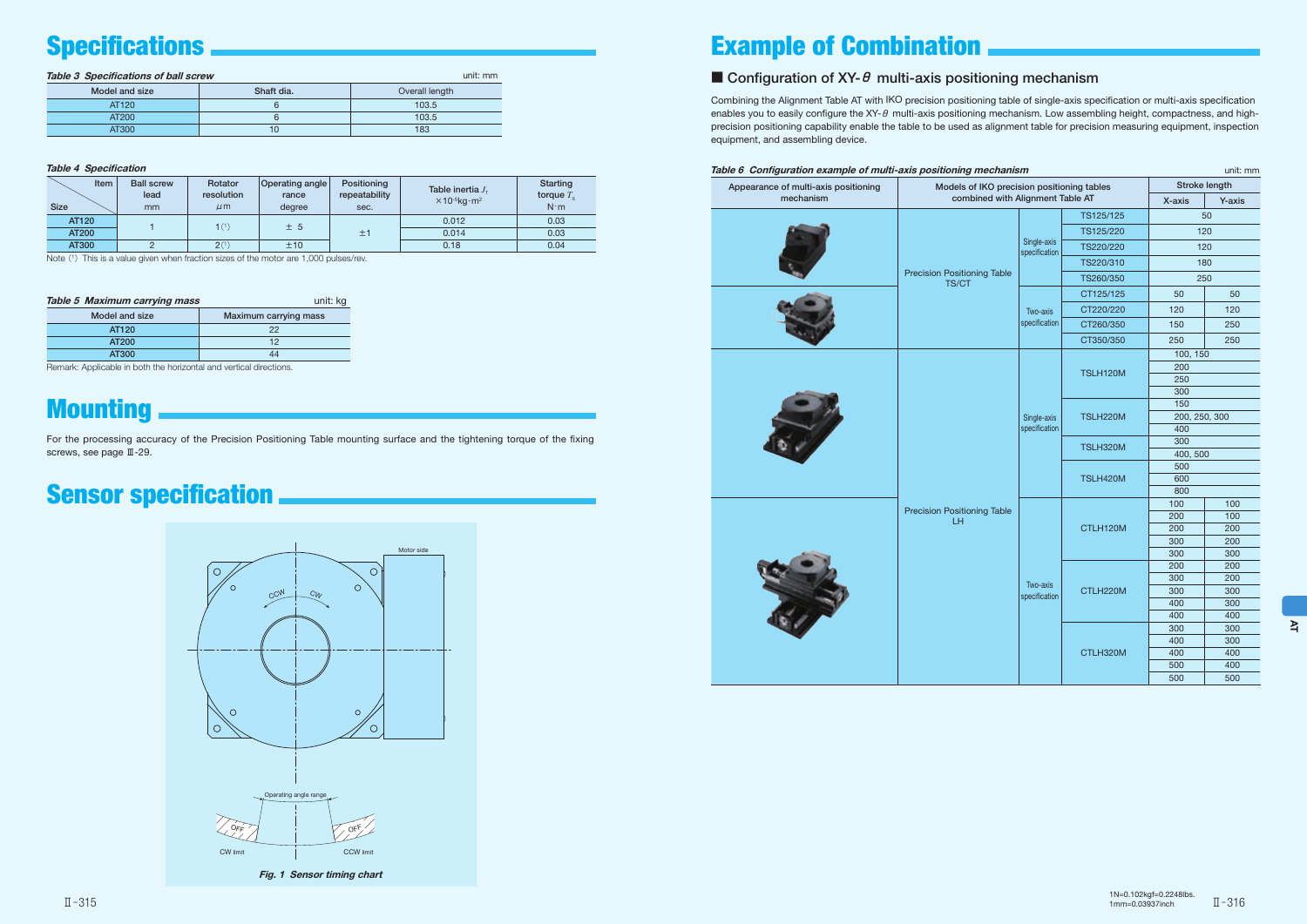AT120

mass: 4.4kg



Notes (1) Too deep insertion depth of the mounting bolt may affect the rotation performance of the table, so never insert a bolt longer than the depth of the through hole.<br>
(2) The dimension in ( ) is applicable to AT701 and AT703.







## AT120, AT200

4-M4 Depth 8 PCD46, Evenly distributed at 90°





48.5



6.5 Counterbore depth 1.5 Processed from the opposite surface (☆-marked portion)

## AT300

 $\frac{1}{2}$ <sub>D1</sub> of  $\frac{1}{2}$ 

AT704



 $17_{\text{cm}}$  31



81

φ8

- 1

**∞** 





12

12

4-M4 Depth 10

8



## Dimensions of Motor Attachment